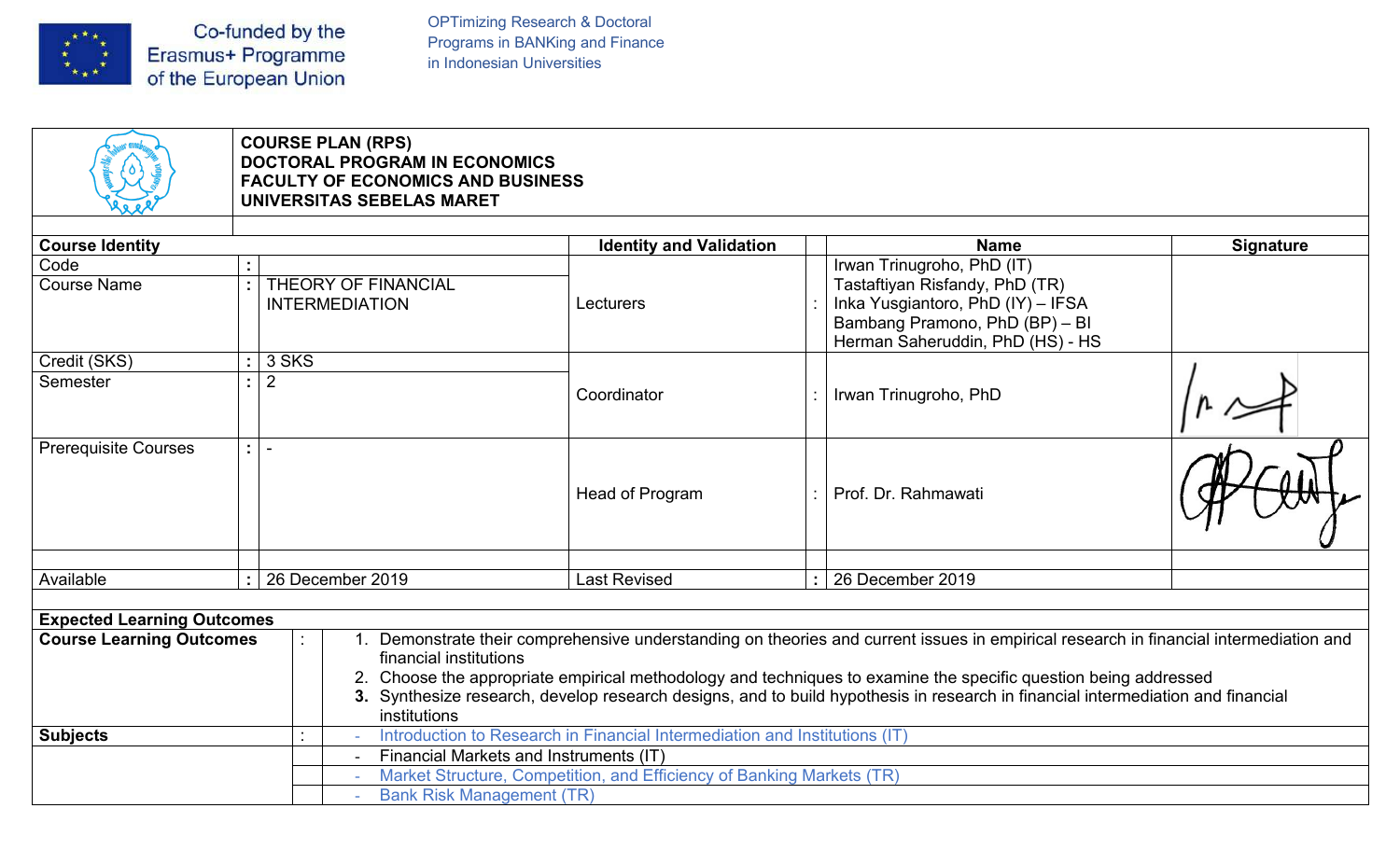|                   | <b>Bank Capital Structure (BP)</b>                                                                                                                                                                                                                                                                                                                                                                                                                                                                                                                                                                                                                                                                                                                                                                                                                                                                                                                                                                                                                                                                                                                                                                                                                                                           |
|-------------------|----------------------------------------------------------------------------------------------------------------------------------------------------------------------------------------------------------------------------------------------------------------------------------------------------------------------------------------------------------------------------------------------------------------------------------------------------------------------------------------------------------------------------------------------------------------------------------------------------------------------------------------------------------------------------------------------------------------------------------------------------------------------------------------------------------------------------------------------------------------------------------------------------------------------------------------------------------------------------------------------------------------------------------------------------------------------------------------------------------------------------------------------------------------------------------------------------------------------------------------------------------------------------------------------|
|                   | Banking Regulation and Specificity of Indonesian Banking (IY)                                                                                                                                                                                                                                                                                                                                                                                                                                                                                                                                                                                                                                                                                                                                                                                                                                                                                                                                                                                                                                                                                                                                                                                                                                |
|                   | Bank Lending and Economic Growth (IT)                                                                                                                                                                                                                                                                                                                                                                                                                                                                                                                                                                                                                                                                                                                                                                                                                                                                                                                                                                                                                                                                                                                                                                                                                                                        |
|                   | <b>Islamic Banking (TR)</b>                                                                                                                                                                                                                                                                                                                                                                                                                                                                                                                                                                                                                                                                                                                                                                                                                                                                                                                                                                                                                                                                                                                                                                                                                                                                  |
|                   | <b>Digital Banking and Financial Technology (IT)</b>                                                                                                                                                                                                                                                                                                                                                                                                                                                                                                                                                                                                                                                                                                                                                                                                                                                                                                                                                                                                                                                                                                                                                                                                                                         |
|                   | Financial Literacy, Financial Inclusion and Financial Deepening (IT)                                                                                                                                                                                                                                                                                                                                                                                                                                                                                                                                                                                                                                                                                                                                                                                                                                                                                                                                                                                                                                                                                                                                                                                                                         |
|                   | <b>Deposit Insurance and Financial Stability (HS)</b>                                                                                                                                                                                                                                                                                                                                                                                                                                                                                                                                                                                                                                                                                                                                                                                                                                                                                                                                                                                                                                                                                                                                                                                                                                        |
|                   | Corporate Governance of Financial Institutions (IT)                                                                                                                                                                                                                                                                                                                                                                                                                                                                                                                                                                                                                                                                                                                                                                                                                                                                                                                                                                                                                                                                                                                                                                                                                                          |
|                   | Miscellaneous Topics in Financial Intermediation and Institutions (TR)                                                                                                                                                                                                                                                                                                                                                                                                                                                                                                                                                                                                                                                                                                                                                                                                                                                                                                                                                                                                                                                                                                                                                                                                                       |
|                   | methodology and techniques to examine the specific question being addressed. In addition students will be taught how to synthesize<br>research, develop research designs, and to build hypothesis in research in financial intermediation and financial institutions.                                                                                                                                                                                                                                                                                                                                                                                                                                                                                                                                                                                                                                                                                                                                                                                                                                                                                                                                                                                                                        |
| <b>References</b> | . Assigned papers for weekly presentation (see appendix 1) - mandatory<br>2. Journal articles published in leading journals in finance and banking (e.g. Journal of Finance, Journal of Financial Economics, Journal of<br>Banking and Finance, Review of Financial Studies, Journal of Financial and Quantitative Analysis, Journal of Corporate Finance, Journal<br>of Financial Intermediation, Journal of International Money and Finance, Financial Management, Review of Finance, Pacific-Basin<br>Finance Journal, Journal of Financial Stability, Journal of International Financial Markets, Institutions & Money, European Journal of<br>Finance, Financial Review, Pacific-Basin Finance Journal, Global Finance Journal, Journal of Empirical Finance, European Financial<br>Management, Journal of Financial Markets, Finance Research Letters)<br>3. Joel Bessis, Risk Management in Banking, 4th Edition, John Wiley, 2015.<br>4. John H. Hull, Risk Management and Financial Institutions, 4th Edition, John Wiley, 2015<br>5. Frederic S. Mishkin. The Economics of Money, Banking and Financial Markets (11th Edition), Pearson, 2015<br>6. OPTBANK* Module 1 - Banking Institutions and Bank Risk Management designed by Prof. Franco Fiordelisi (University of Rome III) |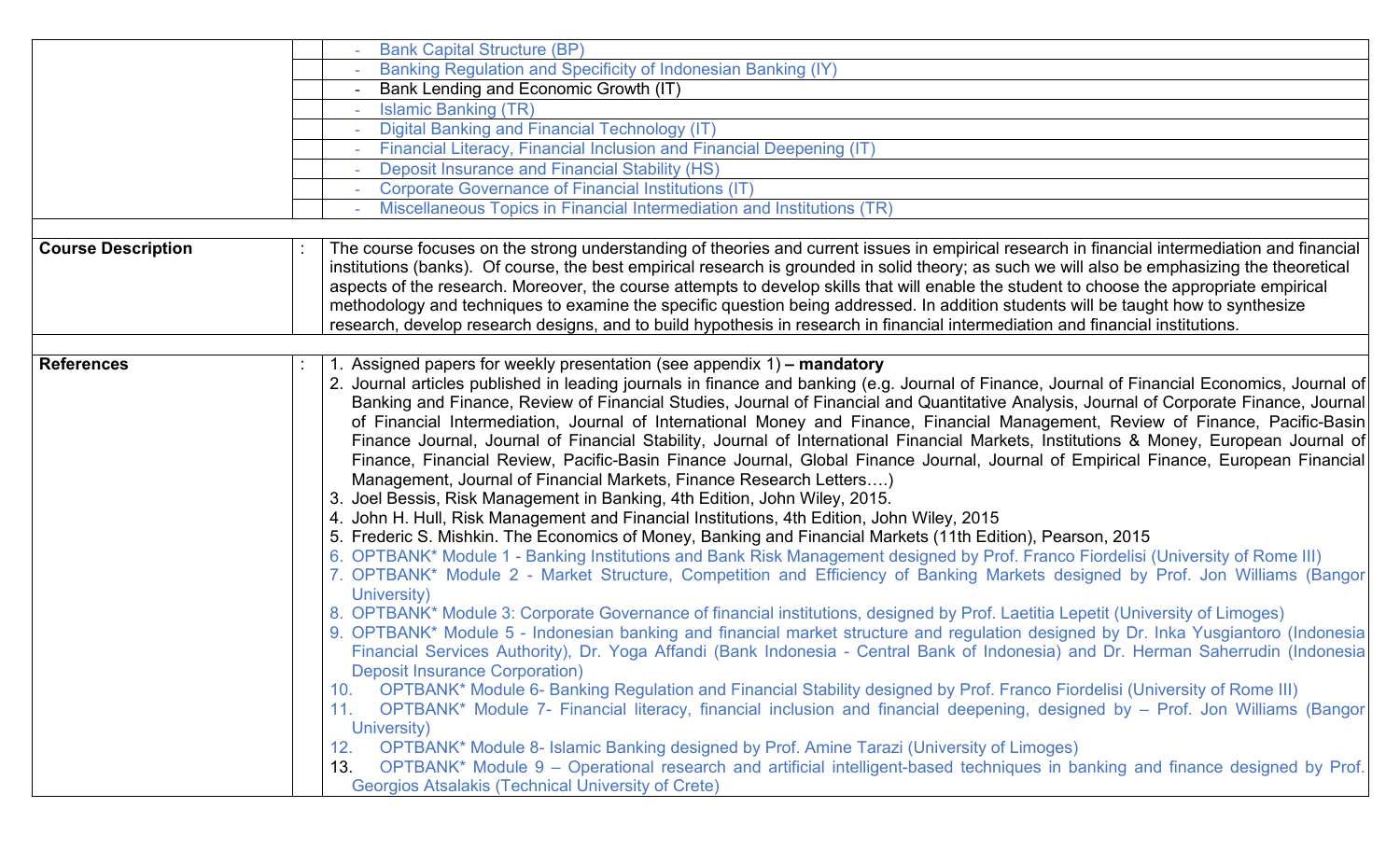This project has been funded with support from the European Commission. This publication [communication] reflects the views only of the authors, and the Commission cannot be held<br>responsible for any use which may be made o

|                               |                                                                                                                                                                                                             |                                                                                                |                        | Teaching/                                 |                           | Assessment*                                                                                                                                                                                     |                                         |
|-------------------------------|-------------------------------------------------------------------------------------------------------------------------------------------------------------------------------------------------------------|------------------------------------------------------------------------------------------------|------------------------|-------------------------------------------|---------------------------|-------------------------------------------------------------------------------------------------------------------------------------------------------------------------------------------------|-----------------------------------------|
| <b>Sessio</b><br>$\mathsf{n}$ | <b>Lesson Learning Outcomes</b>                                                                                                                                                                             | <b>Subject</b>                                                                                 | <b>Lecturer</b>        | Learning<br><b>Method</b>                 | <b>Time</b>               | Indicator                                                                                                                                                                                       | <b>Assessment Method</b>                |
|                               | $\overline{2}$                                                                                                                                                                                              | $\overline{3}$                                                                                 |                        |                                           | $\overline{7}$            | 8                                                                                                                                                                                               | 9                                       |
| $\blacktriangleleft$          | Students are expected to be able<br>to identify, classify and<br>disentangle various building<br>blocks of research in financial<br>intermediation and institutions                                         | Introduction to<br>Research in<br>Financial<br>Intermediation and<br><b>Institutions</b>       | <b>IT</b>              | <b>Lecturing and</b><br><b>Discussion</b> | 2 hours and<br>30 minutes | Students are able to<br>identify, classify and<br>disentangle various<br>building blocks of research<br>in financial intermediation<br>and institutions                                         | - Class participation<br>- Pre-test     |
| $2^{\circ}$                   | Students are expected to be able<br>to demonstrate their<br>comprehensive understanding on<br>the theoretical foundation and<br>recent issues on financial markets<br>and their instruments                 | <b>Financial Markets</b><br>and Instruments                                                    | $\mathsf{I}\mathsf{T}$ | Lecturing and<br><b>Discussion</b>        | 2 hours and<br>30 minutes | Students are able to<br>demonstrate their<br>comprehensive<br>understanding on the<br>theoretical foundation and<br>recent issues on financial<br>markets and their<br>instruments              | - Presentation<br>- Class participation |
| 3 <sup>1</sup>                | Students are expected to be able<br>to demonstrate their<br>comprehensive understanding on<br>the theoretical foundation and<br>recent issues on banking market<br>structure, competition and<br>efficiency | <b>Market Structure,</b><br>Competition, and<br><b>Efficiency of</b><br><b>Banking Markets</b> | <b>TR</b>              | <b>Presentation</b><br>and Discussion     | 2 hours and<br>30 minutes | Students are able to<br>demonstrate their<br>comprehensive<br>understanding on the<br>theoretical foundation and<br>recent issues on banking<br>market structure,<br>competition and efficiency | - Presentation<br>- Class participation |
| $\overline{4}$                | Students are expected to be able<br>to demonstrate their<br>comprehensive understanding on<br>the theoretical foundation and<br>recent issues on bank risk<br>management                                    | <b>Bank Risk</b><br>Management                                                                 | <b>TR</b>              | <b>Presentation</b><br>and Discussion     | 2 hours and<br>30 minutes | Students are able to<br>demonstrate their<br>comprehensive<br>understanding on the<br>theoretical foundation and<br>recent issues on bank risk<br>management                                    | - Presentation<br>- Class participation |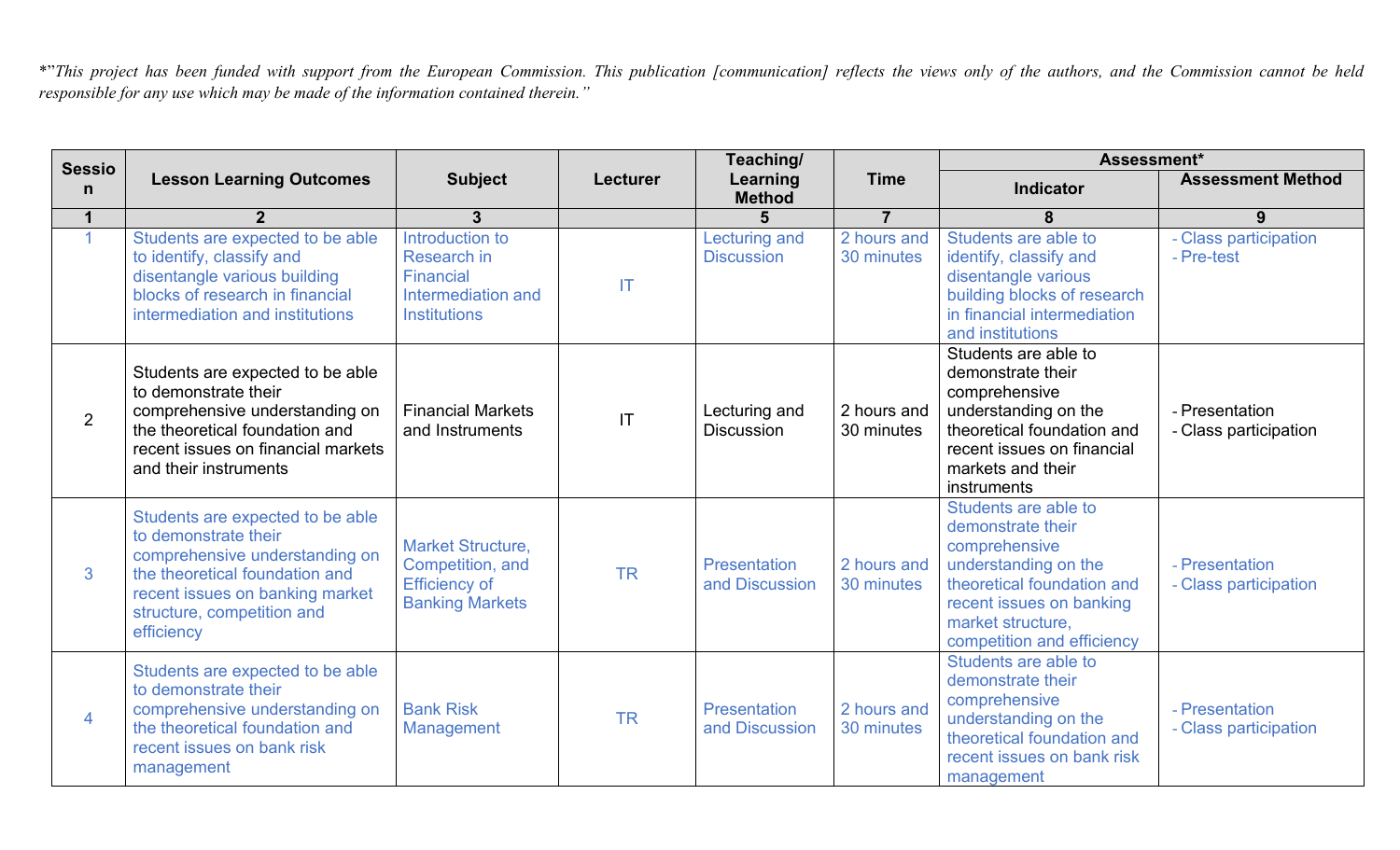| $5\phantom{1}$ | Students are expected to be able<br>to demonstrate their<br>comprehensive understanding on<br>the theoretical foundation and<br>recent issues on bank capital<br>structure                                                      | <b>Bank Capital</b><br><b>Structure</b>                                      | <b>BP</b>              | <b>Presentation</b><br>and Discussion | 2 hours and<br>30 minutes | Students are able to<br>demonstrate their<br>comprehensive<br>understanding on the<br>theoretical foundation and<br>recent issues on bank<br>capital structure                                                      | - Presentation<br>- Class participation |
|----------------|---------------------------------------------------------------------------------------------------------------------------------------------------------------------------------------------------------------------------------|------------------------------------------------------------------------------|------------------------|---------------------------------------|---------------------------|---------------------------------------------------------------------------------------------------------------------------------------------------------------------------------------------------------------------|-----------------------------------------|
| 6              | Students are expected to be able<br>to demonstrate their<br>comprehensive understanding on<br>the theoretical foundation and<br>recent issues on banking<br>regulation with particular<br>emphasis on the Indonesian<br>banking | <b>Banking Regulation</b><br>and Specificity of<br><b>Indonesian Banking</b> | $\mathsf{I}$           | <b>Presentation</b><br>and Discussion | 2 hours and<br>30 minutes | Students are able to<br>demonstrate their<br>comprehensive<br>understanding on the<br>theoretical foundation and<br>recent issues on banking<br>regulation with particular<br>emphasis on the<br>Indonesian banking | - Presentation<br>- Class participation |
| $\overline{7}$ | Students are expected to be able<br>to demonstrate their<br>comprehensive understanding on<br>the theoretical foundation and<br>recent issues on banking lending<br>and its contribution to economic<br>growth                  | <b>Bank Lending and</b><br>Economic Growth                                   | $\mathsf{I}\mathsf{T}$ | Presentation<br>and Discussion        | 2 hours and<br>30 minutes | Students are able to<br>demonstrate their<br>comprehensive<br>understanding on the<br>theoretical foundation and<br>recent issues on banking<br>lending and its contribution<br>to economic growth                  | - Presentation<br>- Class participation |
| 8              |                                                                                                                                                                                                                                 | Mid Exam                                                                     |                        |                                       | 90 minutes                |                                                                                                                                                                                                                     | <b>Written Exam</b>                     |
| 9              | Students are expected to be able<br>to demonstrate their<br>comprehensive understanding on<br>the theoretical foundation and<br>recent issues on Islamic banking                                                                | <b>Islamic Banking</b>                                                       | <b>TR</b>              | Presentation<br>and Discussion        | 2 hours and<br>30 minutes | Students are able to<br>demonstrate their<br>comprehensive<br>understanding on the<br>theoretical foundation and<br>recent issues on Islamic<br>banking                                                             | - Presentation<br>- Class participation |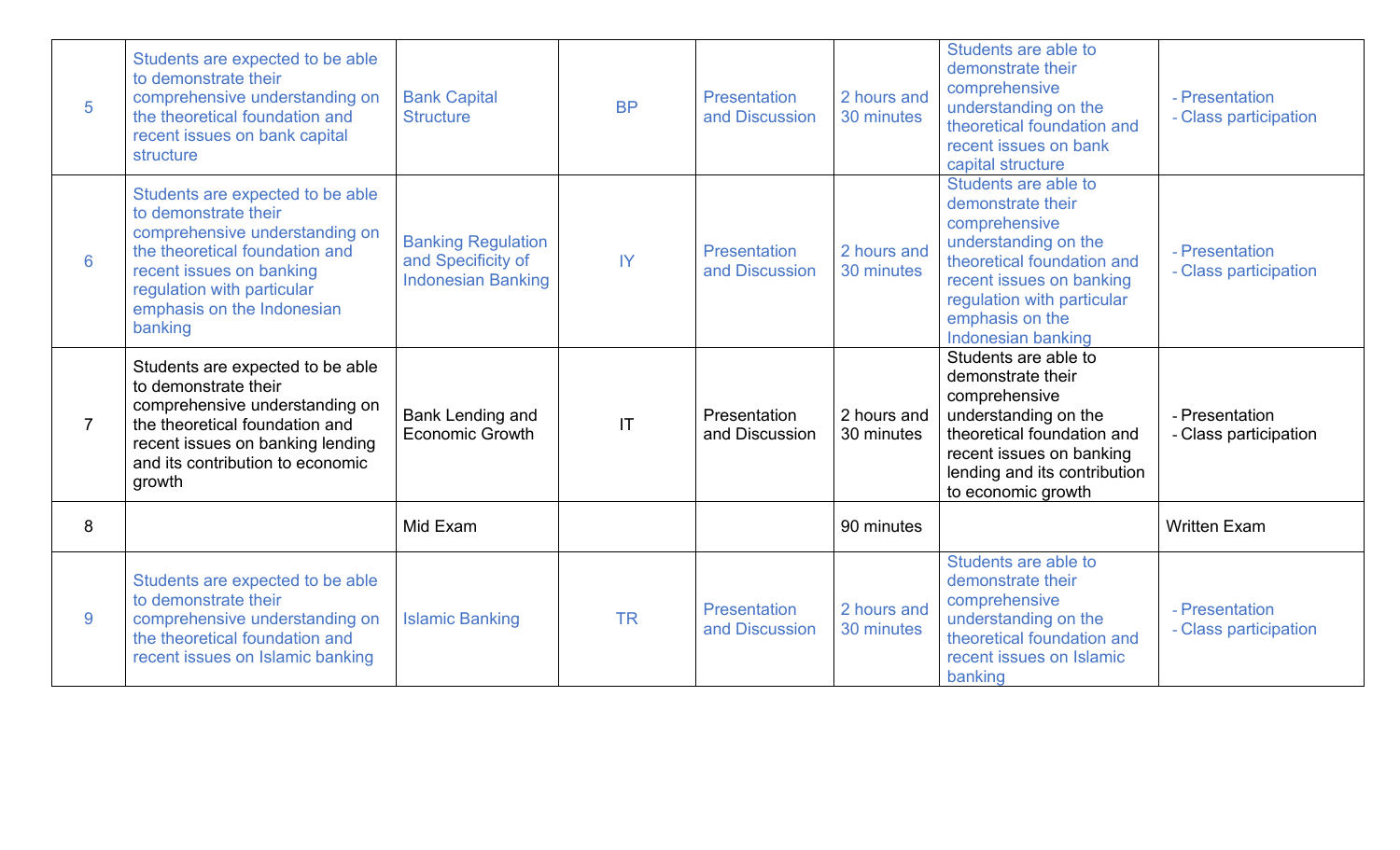| 10 | Students are expected to be able<br>to demonstrate their<br>comprehensive understanding on<br>the theoretical foundation and<br>recent issues on digital banking<br>and financial technology                           | <b>Digital Banking and</b><br>Financial<br><b>Technology</b>                           | $\mathsf{I}$           | <b>Presentation</b><br>and Discussion | 2 hours and<br>30 minutes | Students are able to<br>demonstrate their<br>comprehensive<br>understanding on the<br>theoretical foundation and<br>recent issues on digital<br>banking and financial<br>technology                        | - Presentation<br>- Class participation |
|----|------------------------------------------------------------------------------------------------------------------------------------------------------------------------------------------------------------------------|----------------------------------------------------------------------------------------|------------------------|---------------------------------------|---------------------------|------------------------------------------------------------------------------------------------------------------------------------------------------------------------------------------------------------|-----------------------------------------|
| 11 | Students are expected to be able<br>to demonstrate their<br>comprehensive understanding on<br>the theoretical foundation and<br>recent issues on financial literacy,<br>financial inclusion and financial<br>deepening | <b>Financial Literacy,</b><br><b>Financial Inclusion</b><br>and Financial<br>Deepening | $\mathsf{I}\mathsf{T}$ | <b>Presentation</b><br>and Discussion | 2 hours and<br>30 minutes | Students are able to<br>demonstrate their<br>comprehensive<br>understanding on the<br>theoretical foundation and<br>recent issues on financial<br>literacy, financial inclusion<br>and financial deepening | - Presentation<br>- Class participation |
| 12 | Students are expected to be able<br>to demonstrate their<br>comprehensive understanding on<br>the theoretical foundation and<br>recent issues on deposit<br>insurance and financial stability                          | <b>Deposit Insurance</b><br>and Financial<br><b>Stability</b>                          | <b>HS</b>              | <b>Presentation</b><br>and Discussion | 2 hours and<br>30 minutes | Students are able to<br>demonstrate their<br>comprehensive<br>understanding on the<br>theoretical foundation and<br>recent issues on deposit<br>insurance and financial<br>stability                       | - Presentation<br>- Class participation |
| 13 | Students are expected to be able<br>to demonstrate their<br>comprehensive understanding on<br>the theoretical foundation and<br>recent issues on corporate<br>governance of financial institutions                     | Corporate<br>Governance of<br><b>Financial</b><br><b>Institutions</b>                  | IT                     | <b>Presentation</b><br>and Discussion | 2 hours and<br>30 minutes | Students are able to<br>demonstrate their<br>comprehensive<br>understanding on the<br>theoretical foundation and<br>recent issues on corporate<br>governance of financial<br>institutions                  | - Presentation<br>- Class participation |